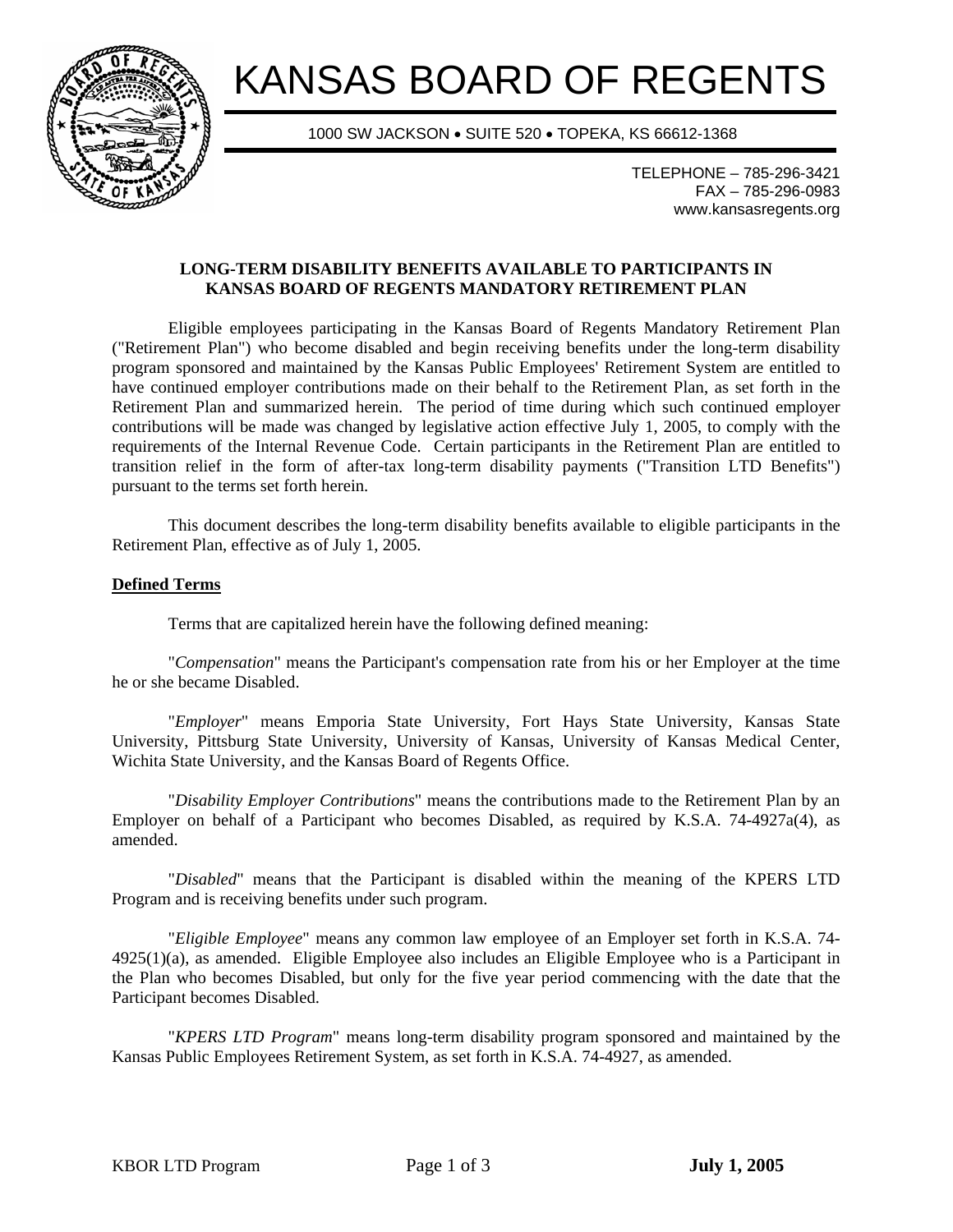"*Mandatory Participant Contributions*" mean the contributions required of Participants to the Retirement Plan under K.S.A. 74-4925(1)(b), as amended.

 "*Participant*" means an Eligible Employee who has an account balance under the Retirement Plan.

#### **Continued Contributions to Kansas Board of Regents Mandatory Retirement Plan**

If a Participant in the Retirement Plan becomes Disabled, the Participant will not be required nor permitted to make Mandatory Participant Contributions to the Retirement Plan, and the Employer of the Participant will make a Disability Employer Contribution to the Retirement Plan on the Participant's behalf in an amount equal to 14% of his or her Compensation. Disability Employer Contributions on behalf of a Participant will cease at the earliest of (i) the date that the Participant is no longer Disabled, (ii) the date that the Participant dies, or (iii) five years after the date that the Participant became Disabled.

If a Participant has been receiving Disability Employer Contributions under the Retirement Plan for a period of more than five years on July 1, 2005, then such Disability Employer Contributions will cease on July 1, 2005, and the Participant will be entitled to only the Transition LTD Benefits set forth in the next section.

Notwithstanding anything to the contrary in this section, Disability Employer Contributions will be made only in accordance with the Retirement Plan document and the requirements of Section 403(b)(3) of the Internal Revenue Code. To the extent that there is any inconsistency between this document and the Retirement Plan document, as amended from time to time, the Retirement Plan document will control.

#### **Transition Long-Term Disability Benefits**

Only Participants in the Retirement Plan who meet the following criteria are entitled to Transition LTD Benefits:

(1) A Participant in the Retirement Plan on July 1, 2005, who:

(i) has been a Participant in the Retirement Plan for less than 10 years as of July 1, 2005;

(ii) is a Participant in the Retirement Plan to which Mandatory Participant Contributions have been made continuously from July 1, 2005, until the date he or she becomes Disabled; and

(iii) becomes disabled within the meaning of the KPERS LTD program prior to July 1, 2010.

(2) A Participant in the Retirement Plan on July 1, 2005, who:

(i) has been a Participant in the Retirement Plan for 10 or more years as of July 1, 2005;

(ii) is a Participant in the Retirement Plan to which Mandatory Participant Contributions have been made continuously from July 1, 2005, until the date he or she becomes Disabled; and